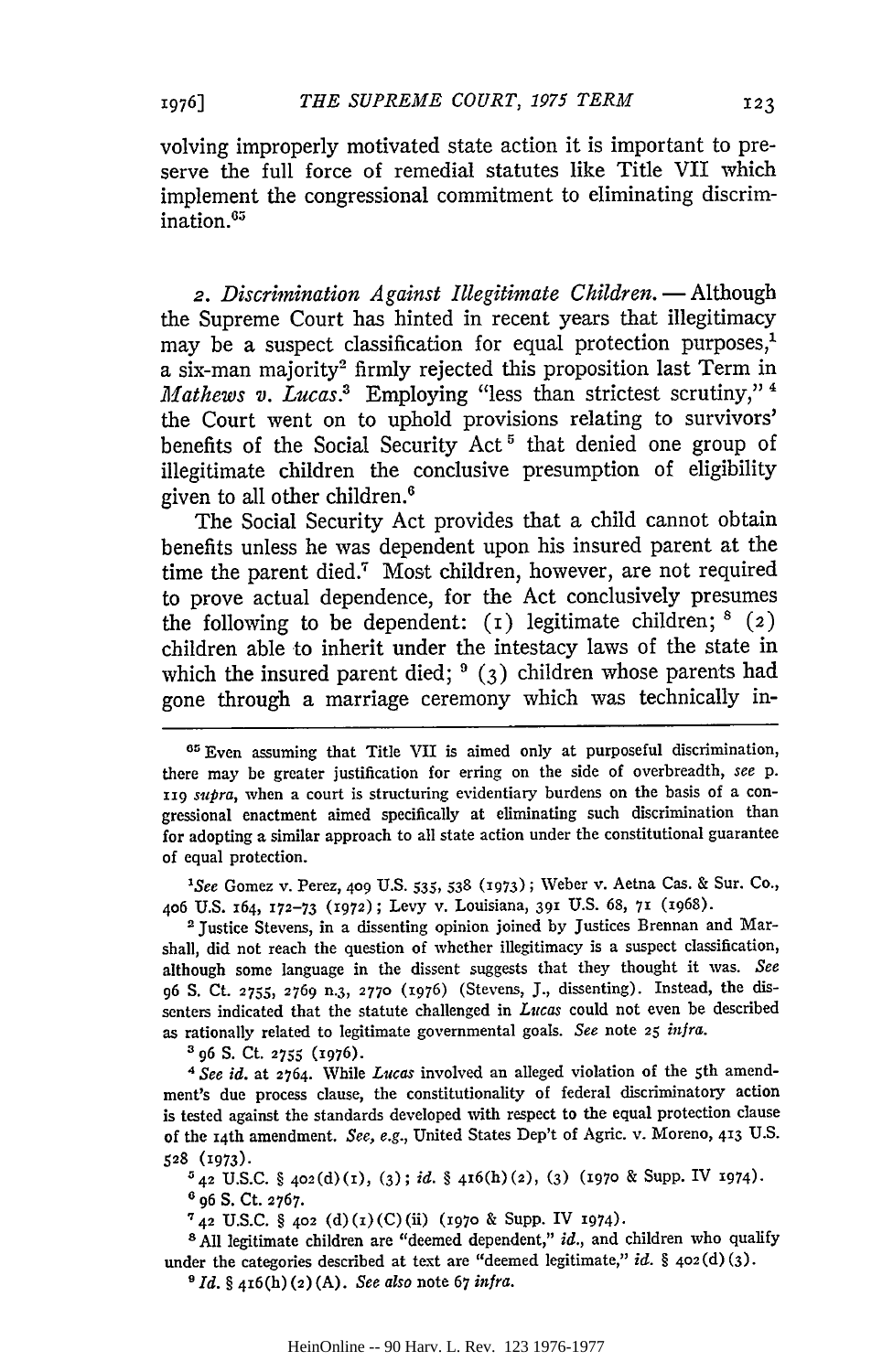valid;"0 and **(4)** children whose insured father had acknowledged in writing his paternity," had been declared **by** a court to be the child's father,<sup>12</sup> or had been ordered by a court to provide support.<sup>13</sup> An illegitimate child not covered by these presumptions cannot obtain survivors' benefits unless he can establish that the insured parent was living with him  $<sup>14</sup>$  or contributing to his sup-</sup> port **'5** when the parent died.

This scheme was challenged by Ruby and Darin Lucas, the illegitimate children of Belmira Lucas and James Cuffee. Cuffee, who was insured under the Act, and Lucas had begun living together in **1948,** and Ruby and Darin were born in **I953** and **i96o** respectively. The family remained together until 1966, when the parents separated, the children staying with their mother. When Cuffee died two years later, Ruby and Darin applied for survivors' benefits. The application was denied because they fell into none of the categories of children presumed dependent and **had** not been living with or receiving support from Cuffee at the time of his death.<sup>16</sup>

After exhausting administrative remedies, the Lucases appealed the adverse agency decision to 'the district court. That court held that the contested classification scheme was a denial of equal protection because it reflected the view that legitimate children were more entitled to support than were illegitimate children, 17 and was therefore unsupported **by** a permissible governmental interest.<sup>18</sup>

In an opinion written **by** Justice Blackmun, the Supreme Court

*12 Id. §* **402 (d) (3);** *id. §* <sup>4</sup> 16(h) **(3) (C) i)** (II).

*'3 Id. §* **402(d) (3);** *id. §* <sup>4</sup> 6(h) **(3) (C)** (i) (III).

**<sup>14</sup>**That a child is considered dependent on the insured parent if he lives with **the** parent might also be characterized as a presumption, since a child living with a parent is not necessarily dependent on the parent.<br><sup>15</sup>*See*  $42$  U.S.C.  $\S$   $402(d)(3)$  (1970); *id.*  $\S$   $416(h)(3)(C)(ii)$ . These provisions

have been the subject of much litigation. Only the district court in *Lucas,* however, held that they were unconstitutional. *See* Watts v. Veneman, 476 **F.2d 529 (D.C.** Cir. **1973)** (per curiam); Perry v. Richardson, **440 F.2d 677** (6th Cir. **1971);** Norton v. Weinberger, **39o** F. Supp. **1084 (D. Md. 1975),** *aff'd sub nor.,* Norton v. Mathews, *96* **S.** Ct. **277X (1976);** Adams v. Weinberger, No. **73-C-633 (E.D.N.Y.** '974).

**<sup>16</sup>***See* **96** S.Ct. at **2755-61.** It was not contested that Cuffee was the father of the Lucas children, *see id.* at **276o,** or that the children met the age and marital status requirements for children's benefits, *see* **42 U.S.C.** *§* **402(d) (I), (3) (1970 &** Supp. IV **1974).**

*"7 See* Lucas v. Secretary of HEW, **390** F. Supp. **1310, 1320-21** (D.R.I. **i971).**

<sup>18</sup> *Id.* The district court also concluded that illegitimacy is a suspect classification, *see id.* at **1319, but** held that strict scrutiny was not necessary to strike down the contested classification, *see id.* at **1320.**

*<sup>&</sup>quot;°Id. §* **402(d) (3);** *id. §* <sup>4</sup> 16(h) **(2)** (B).

 $^{11}$  *Id.* §  $402$  (d) (3); *id.* §  $416$  (h) (3) (C) (i) (I).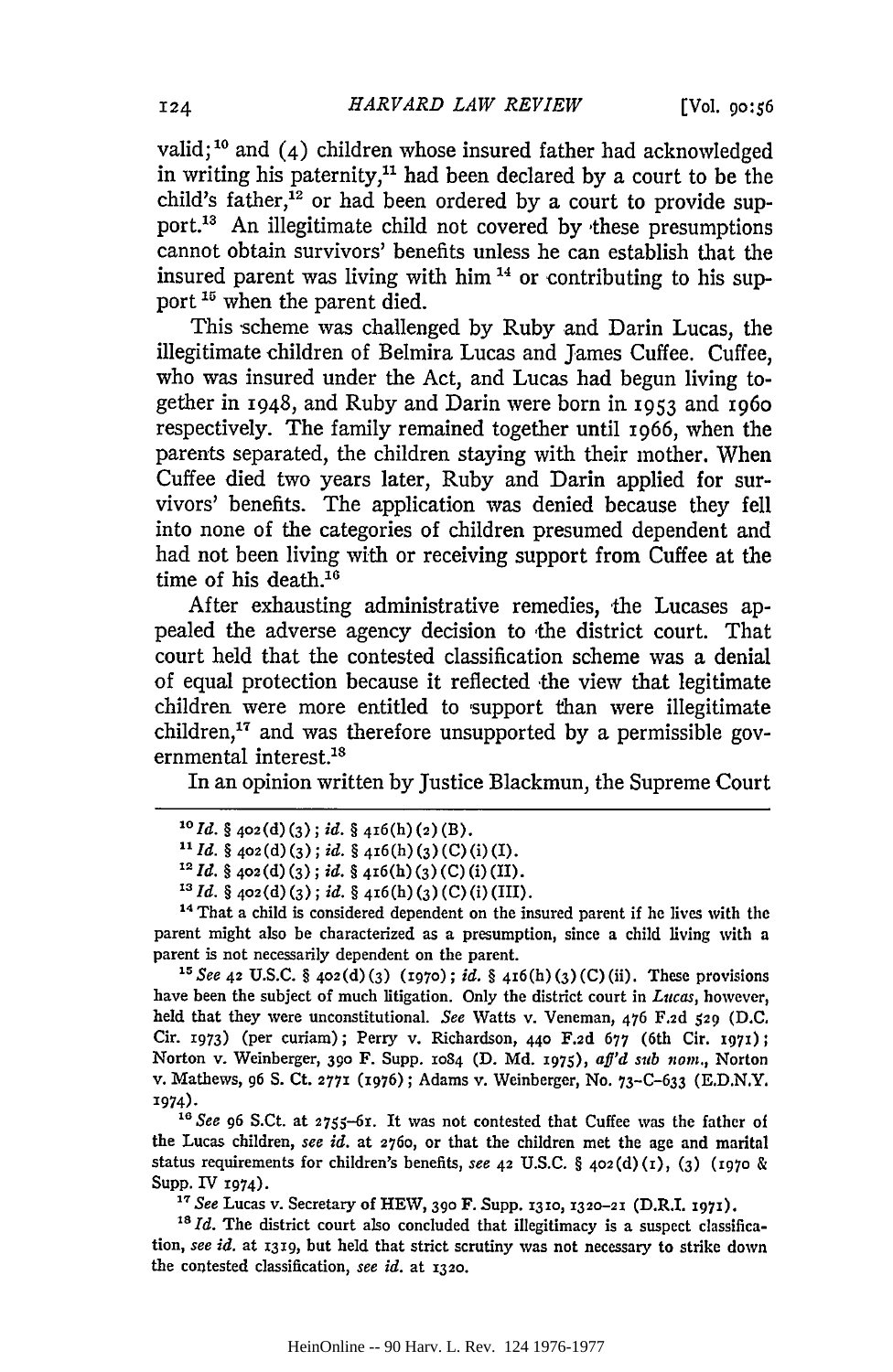reversed.<sup>19</sup> It first held that because illegitimacy is not a suspect classification, something "less than strictest scrutiny" was appropriate.<sup>20</sup> The Court accepted as permissible the Government's explanation of the purpose of the statutory scheme -- to provide survivors' benefits only to children who had been dependent on an insured parent at the time of the parent's death  $2^1$  - and concluded that Congress could adopt statutory presumptions to further administrative convenience in implementing this purpose.<sup>22</sup> The provisions denying the Lucas children a presumption of dependency **<sup>2</sup> <sup>3</sup>**were distinguished from legislation struck down in other cases concerning illegitimacy in that they did not operate to prevent any child who was dependent at the time his parent died from receiving benefits; <sup>24</sup> the statutory classifications determining which children would be conclusively presumed dependent at the parent's death were permissible because they were "reasonably related to the likelihood" of such dependency.<sup>25</sup>

**10 96** S. Ct. at **2767.** Immediate appeal to the Supreme Court was taken under **28** U.S.C. § 1252. *See* 96 S.Ct. at **2760.**

**<sup>20</sup>**96 S.Ct. at 2764. The Court implied that the level of scrutiny employed in *Lucas* was the same as that employed in two sex discrimination cases, see Frontiero v. Richardson, **411** U.S. 677, 691 (1973) (concurring opinions of Stewart, **J.** and Powell, J.); Reed v. Reed, **404** U.S. **71** (1971) (majority opinion), *cited at* 96 **S.** Ct. at 2764, which evidently applied middle level scrutiny, greater than that under the rational basis test but less than strict scrutiny, *see* Gunther, *The Supreme Court, z971 Term- Foreword: It Search of Evolving Doctrine on a Changing Court: A Model for a Newer Equal Protection,* 86 HARV. L. REV. 1, 32-35 **(1972);** *The Supreme Court, 1972 Term,* 87 HARV. L. REV. **55,** 1i6 (1973). But the Court may in fact use lower level scrutiny to review classifications based on legitimacy than it uses in sex discrimination cases, for in refusing to subject legislation discriminating against illegitimates to strict scrutiny, the Court relied in part on its view that this discrimination is less suspect than that against women, *see* p. **127** & note 34 *infra.* Moreover, the Court has struck down discrimination on the basis of sex which closely resembled the discrimination in *Lucas. See* Frontiero v. Richardson, **411** U.S. 677 (1973), *distinguished at* 96 **S.** Ct. at 2766.

**2196 S.** Ct. at **2763.**

*12 Id.* at 2764.

**<sup>22</sup>**The Court recognized that *Lucas* involved discrimination on the basis of illegitimacy even though not all illegitimate children were burdened. *See id.* at **2762** & n.ii. This discrimination is easy to describe: certain illegitimate children will be required to prove dependence and, further, may be denied benefits, while legitimate children in identical circumstances except for their legitimacy need not prove dependence and will receive benefits.

**<sup>24</sup>***See id.* at **2765.**

**<sup>2</sup>***Id.* at 2764; *see id.* at 2766. The dissent argued that the distinction between *Lucas* and Jimenez v. Weinberger, **417** U.S. **628** (1974), *see* pp. 129-31 & notes 46 to 63 *infra,* was not constitutionally relevant, *see* 96 **S.** Ct. at 2767-68 (Stevens, **J.,** dissenting) and that the governmental interest in using conclusive presumptions to further administrative convenience was not sufficient to outweigh the discrimination

**1976]**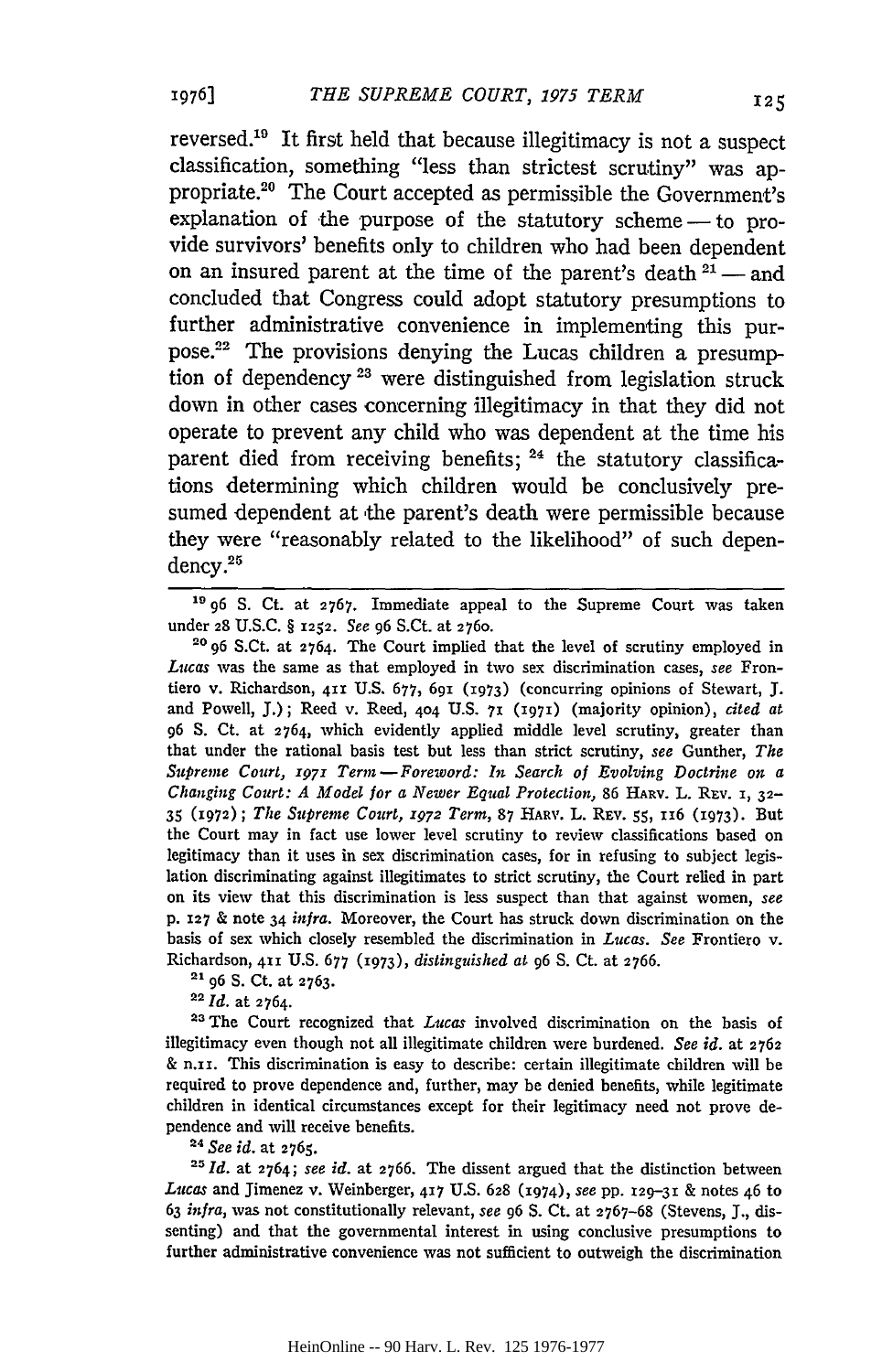In refusing to subject the legislation under consideration to its "strictest scrutiny," <sup>26</sup> the Court stated that it was "adher-[ing]" to the view it expressed in *Labine v. Vincent*<sup>27</sup>, the only decision prior to *Lucas* in which the Court found discrimination on the basis of legitimacy constitutional.<sup>28</sup> But the level of scrutiny employed in *Labine,* which concerned a discriminatory state intestacy law, may have been unique. In a curious opinion by Justice Black, the Court asserted that such state statutes are limited only by "specific constitutional guarantee[s],"  $20$  which it strongly suggested did not include "the vague generalities of the Equal Protection Clause." **30** Subsequent decisions concerning illegitimacy have required a showing of a more substantial connection between the challenged discrimination and the purpose it allegedly serves.<sup>31</sup> Moreover, nothing in these later opinions suggests that the Court had already decided that strict scrutiny

against illegitimates in the classifications chosen, see *id.* at 2768-70 (Stevens, **J.,** dissenting).

26 **96 S.** Ct. at 2764.

**27 401 U.S. 532** (I97I).

**28** Supreme Court decisions striking down classifications concerning illegitimacy are Jimenez v. Weinberger, 417 U.S. 628 (I974) (denial of Social Security benefits to certain illegitimate children of disabled persons) ; New Jersey Welfare Rights Org. v. Cahill, **411** U.S. 61g (1973) (per curiam) (denial of state welfare assistance to most families with illegitimate children) ; Gomez v. Perez, 409 U.S. **535** (I973) (per curiam) (legitimate but not illegitimate children allowed to sue for parental support) ; Weber v. Aetna Cas. & Sur. Co., **406** U.S. 164 **(1972)** (illegitimate children did not share equally with legitimate children in workmen's compensation recovery for the death of parent); Glona v. American Guarantee Co., **391** U.S. 73 (1968) (parents of legitimate but not illegitimate children allowed to sue for wrongful death of child); Levy v. Louisiana, **391** U.S. 68 (2968) (legitimate but not illegitimate children allowed to sue for wrongful death of parent).

29 **401** U.S. at 538-39.

*aOld.* at **539-40.** The Court in *Labine* indicated that it was applying a level of scrutiny below that of the "rational basis" test. *See id.* at 536 n.6.

*"1 See* Jimenez v. Weinberger, 417 U.S. **628, 637** (1974) (no evidence that children presumed eligible are less likely to present spurious claims than those not eligible); Gomez v. Perez, 409 U.S. 535, 538 (1973) (per curiam) (state interest in problem of proof of paternity may not be used "to shield otherwise invidious discrimination"); *see also* Weber v. Aetna Cas. & Sur. **Co., 406 U.S.** 164, **273** (974) (state interest is not "compelling") **;** *id.* at **175** (classification bears "no significant relationship" to legitimate objectives); *id.* at **172** ("at a minimum the statutory classification must bear a rational relationship to a legitimate state purpose").

Prior to *Labine,* the Court clearly used a rational basis test in one of its illegitimacy decisions, see Glona v. American Guarantee Co., 391 U.S. 73, 75-76 (1968). In its other *pre-Labine* decision, the level of scrutiny employed was not made clear, *compare* Levy v. Louisiana, **391** U.S. 68, **7,** (1968) ("end result is whether the line drawn is a rational one"), *with id.* (while "we give great latitude to the legislature in making classifications . **. .** . We . . . have not hesitated to strike down an individious classification," *citing* Brown v. Board of Educ., 347 U.S. **483 (1952)).**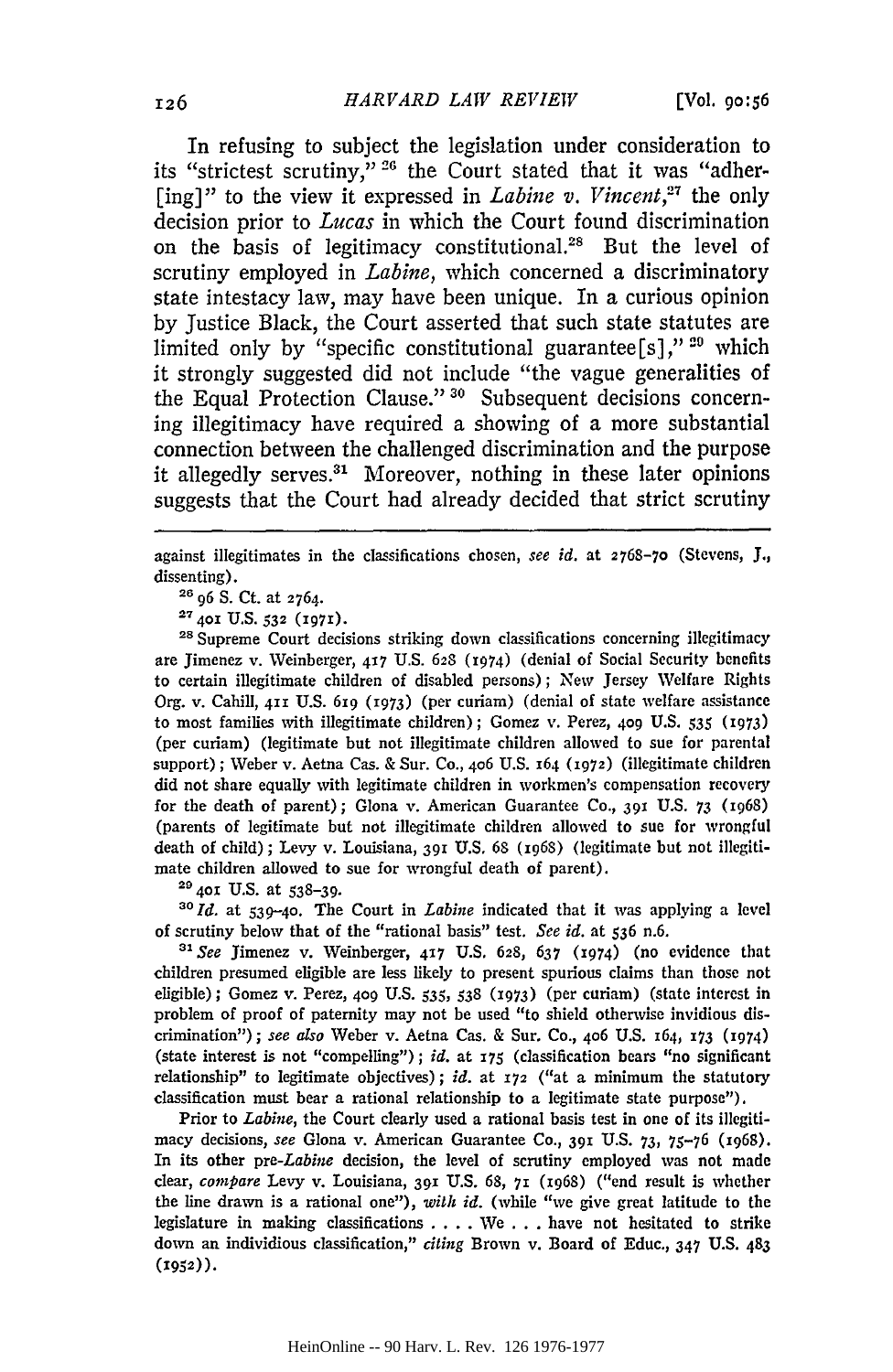might not be applicable to statutes which discriminate against illegitimates. Indeed, in one decision subsequent to *Labine,* the Court stated that it did not need to "reach" the argument that illegitimacy was a suspect classification.<sup>32</sup>

Despite its refusal to grant illegitimacy the status of a suspect classification, the majority did observe that "the law has long placed the illegitimate child in an inferior position relative to the legitimate . **. .** particularly in regard to obligations of support or other aspects of family law."3 Ironically, *Lucas* confirmed the Court's observation by rejecting the propriety of strict scrutiny in the context of a statute operating to burden illegitimates in precisely that area of the law. Whether or not discrimination against illegitimates has ever "approached the severity or pervasiveness of the historic legal and political discrimination against women and Negroes,"<sup>34</sup> the fact remains that illegitimates are relegated at birth to a disadvantaged status and lack the abiilty to protect their interests through a political process which historically has subjected them to severe deprivations during child $h$ ood. $35$ 

While *Lucas* clearly holds that legislation discriminating on the basis of legitimacy is subject to less scrutiny than is legislation which discriminates on the basis of race or national origin, $36$ the opinion is ambiguous as to the precise level of scrutiny that was applied.<sup>37</sup> One critical issue, the Court implied, was whether the scheme rendered the Social Security Act underinclusive **38**  that is, whether it conclusively denied benefits to children who

*<sup>11</sup>See generally* C. **FoOTE,** R. **LEvY** & F. **SANDER, CASES** & **MATERIALS oN FAmIY LAW** x6-169 (1966) & 1-18 (Supp. **197i).**

*<sup>6</sup>See* p. 125 & note **20** *supra.*

*" See* **96** S. Ct. at **2767** (calculations of likelihood of dependency are not "unfounded, or so indiscriminate as to render the statute's classifications baseless") **;** *id.* at 2764 (classifications are permissible "because they are reasonably related to likelihood of dependency," where benefiting dependents is objective of statutory provisions); *id.* at **2766** ("[W]e cannot say that the factors giving rise to presumption of dependency lack any substantial relation to likelihood of actual dependency."). *See also* note **20** *supra.*

**<sup>38</sup>**The Court did not use the term "underinclusive" in its examination of the challenged scheme. However, the Court's description of the effect of the scheme is equivalent to the manner in which the Court distinguished between "underinclusiveness" and "overinclusiveness" in Jimenez v. Weinberger, 417 U.S. 628, 637 (1974). Moreover, the Court accepted the district court's characterization of the contested classification scheme as "overinclusive" but not "underinclusive," *see* **96** S. Ct. at **276o-61.**

The district court's characterization, however, was with respect to a statutory objective which it considered impermissible. *See* **39o** F. Supp. at **1319-20.**

*<sup>2</sup> See* Jimenez v. Weinberger, 417 U.S. **628, 631-32** (1974).

**<sup>33 96</sup> S.** Ct. at **2762.**

**<sup>34</sup> Id.**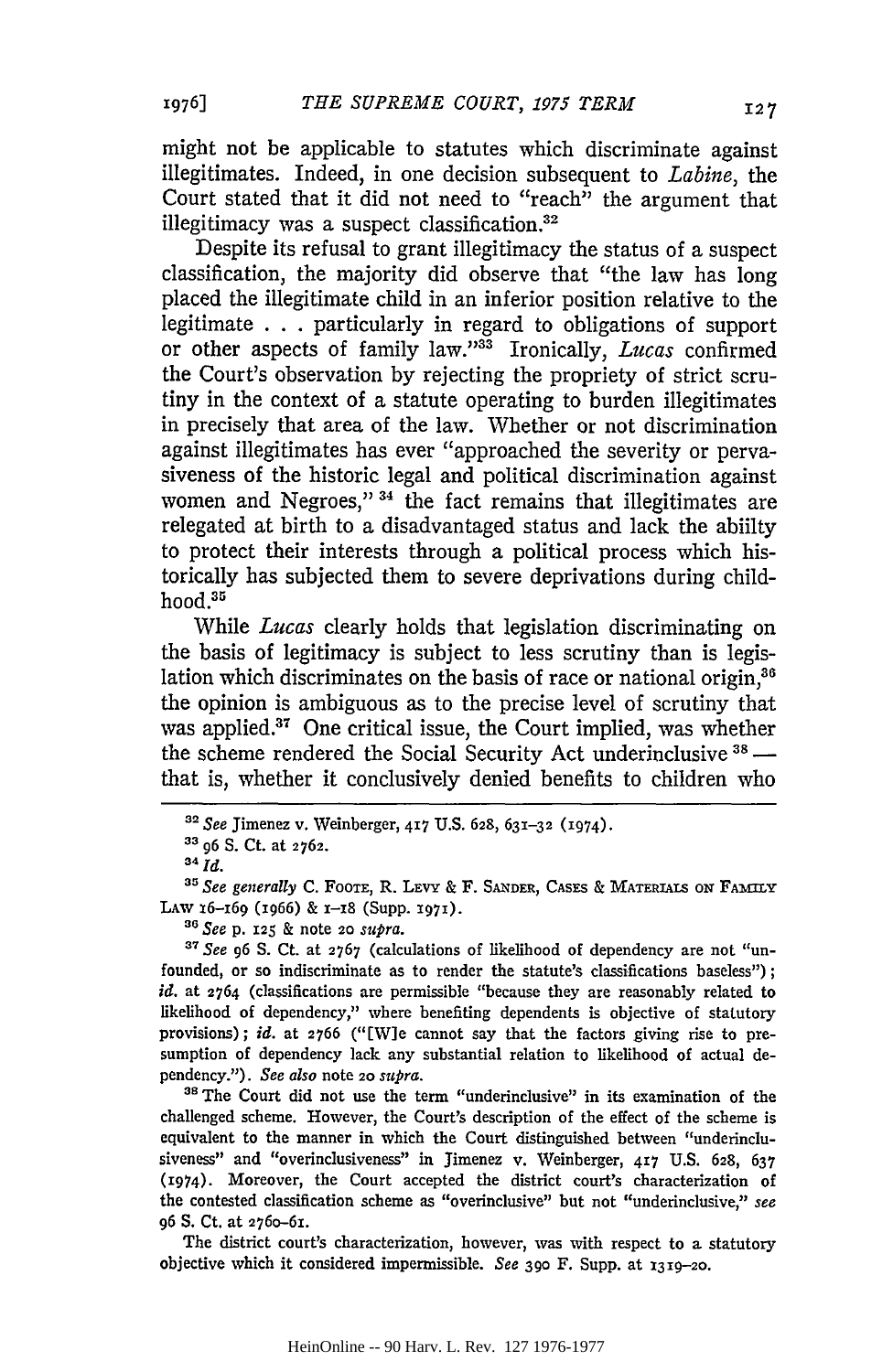were within the purpose of the statute. $39$  The Court reasoned that because the burdened children, those to whom none of the presumptions of dependency were applicable, could still obtain Social Security benefits upon a showing of actual dependency, $4$ the contested classification scheme was not underinclusive.41 This distinguished *Lucas* from previous cases holding discrimination against illegitimates unconstitutional, because in those cases at least some illegitimate children were conclusively denied equal entitlement to benefits. $42$ 

Of course, whether a classification scheme is underinclusive, or otherwise irrational, depends on the objective against which it is measured.43 In characterizing the contested statutory scheme as intended to benefit only children dependent on the insured parent at the time the parent died, the *Lucas* Court ensured that the classifications were not underinclusive. Had the Court found instead that Congress intended to provide survivors' benefits to all children who had a right to support from an insured parent<sup>44</sup> or who might have become dependent on him, the scheme would have been underinclusive; some illegitimate children within this purpose could not have obtained benefits. Thus, inherent

io89 **(D. Md.** 1975) ("Even the hypothetical child who is conceived prior to his father's death but who is born afterwards, will recover if, at the time of his death, the father was living with the then-pregnant mother or was contributing to her support. *See* Wagner v. Finch, 413 F.2d **267** (5th Cir. 1967).").

*<sup>41</sup>See* **96 S.** Ct. at **2765.**

*<sup>42</sup>See* note **28** *supra.* Although phrased in terms of equal protection analysis, the inquiries in both *Lucas* and Jiminez v. Weinberger, 417 U.S. 628 (1974), bearing on over- and underinclusiveness, closely resemble irrebuttable presumption analysis under the due process clause, *see generally,* Note, The *Irrebuttable Presumption Doctrine in the Supreme Court,* **87 HARv. L. REv.** 1534 **(2974).** *See* Jiminez v. Weinberger, *supra,* at 639 (Rehnquist, **J.,** dissenting). When an irrebuttable presumption imposes a burden, the major concern under this analysis is its overinclusiveness, because persons included within the presumption have no opportunity to escape the burden. *See* Cleveland Bd. of Educ. v. Lafleur, 414 U.S. **632,** 645-46 (i974); United States Dep't of Agric. v. Murry, **43** U.S. 5o8, **512-X5** (1973). When a classification scheme containing an irrebuttable presumption confers a benefit, its underinclusiveness would analogously be scrutinized, because persons excluded from the presumption have no opportunity to obtain the benefit.

*" See generally,* Note, *Legislative Purpose, Rationality, and Equal Protection,* **82 YALE L.J. 123 (1972).**

**4"** The Government had in fact argued before the district court that this was the purpose of the contested provisions, *see* **390** F. Supp. at 1320 (quoting Brief of Defendant in Response to Brief of Amicus Curiae at **2-3).** The appellee Lucas children argued this purpose before the Supreme Court, *see* 96 **S.** Ct. at **2763.**

<sup>&</sup>lt;sup>39</sup> See 96 S. Ct. at  $2764-65$ . The Court left open the possibility that the provisions in *Lucas* would have been upheld even if they were somewhat underinclusive. Underinclusiveness has not always been fatal. *See* Weinberger v. Salfi, **422** U.S. 749 (1975) (upholding classification resulting in denial of benefits to certain persons within purpose of Social Security Act).<br><sup>40</sup> See pp. 123-24 *supra. See also* Norton v. Weinberger, 390 F. Supp. 1084,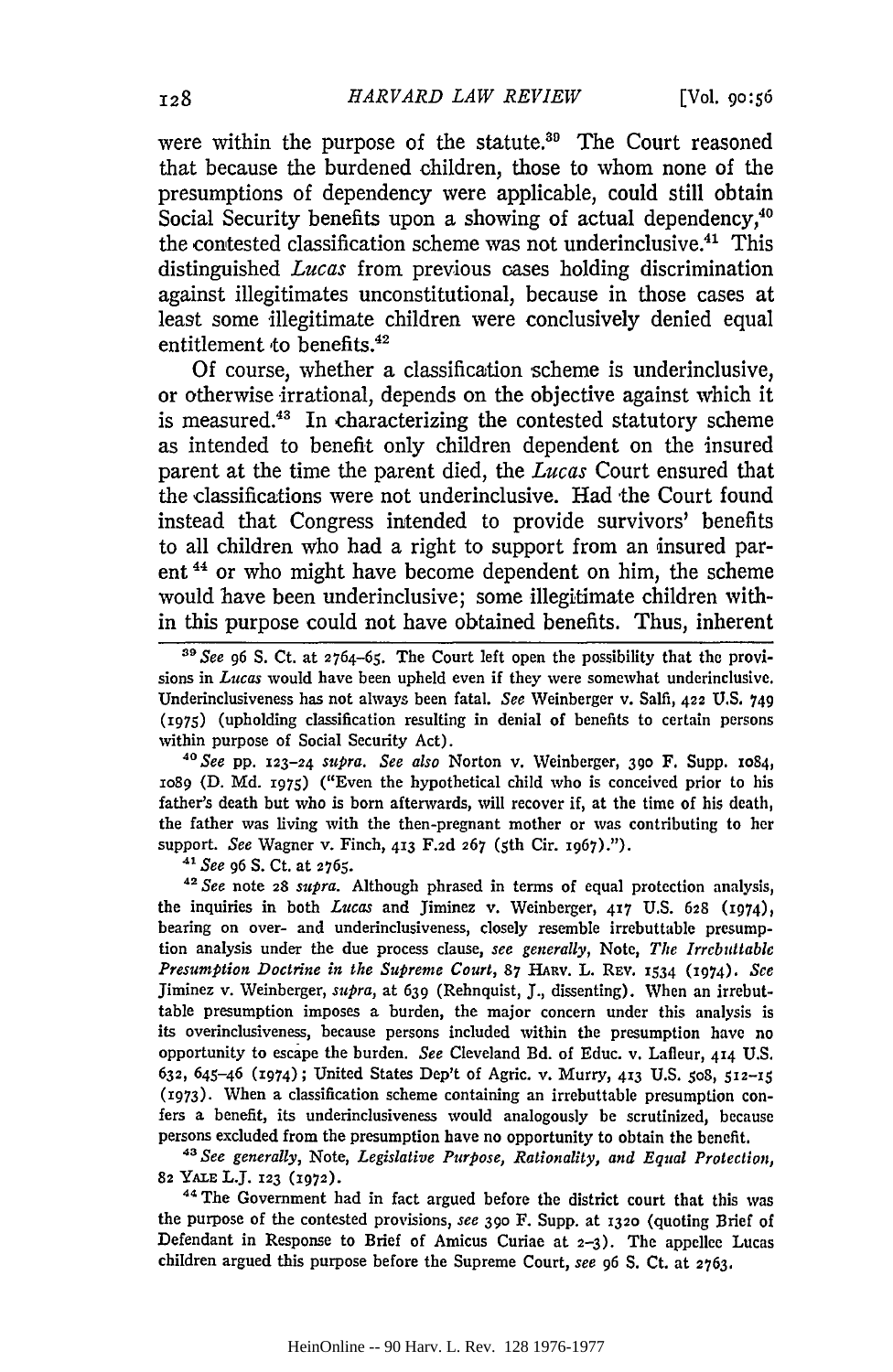in the Court's determination of the Act's purpose was a logical barrier to proof of the contention that the government had denied to certain illegitimate children entitlement "to needed support . . . simply because [each child's] natural father has not married its mother." 45

The significance of the Court's characterization of the purpose of survivors' benefits for children is underscored by a comparison of *Lucas* with *Jimenez v. Weinberger*,<sup>46</sup> in which the Court held underinclusive and unconstitutional provisions in the Social Security Act relating to benefits for children of disabled persons insured under the Act.<sup>47</sup> The presumptions of eligibility in *Jimenez* for certain children of disabled persons were virtually identical to those in *Lucas* for certain surviving children.<sup>48</sup> Furthermore, in both cases, children not covered by a presumption had to prove they were dependent on the insured parent at the time the event triggering entitlement occurred: in *Jimenez,* at the time the parent became disabled,<sup>49</sup> in *Lucas*, at the time the parent died.<sup>50</sup> Had the Court in *Jimenez* characterized the purpose of the disability provisions as to benefit children dependent at the time the parent became disabled — the purpose that would have been analogous to that found in *Lucas* **-** the *Jimenez* classifications would not have been underinclusive. All children who had been dependent when the insured became disabled could have obtained benefits. Admittedly, some illegitimate children who had become dependent only later would have been denied benefits. But they would have had no cause for complaint; by hypothesis, they would not have been intended beneficiaries of the Social Security Act.

In *Jimenez,* however, the Court rejected the argument that Congress intended to provide benefits only to children who were dependent on the insured at the time he was disabled.<sup>51</sup> Rather, the Court concluded that all dependents of a disabled wage earner are within the purview of the Social Security Act,<sup>52</sup> including

<sup>46</sup>**47 US. 628** (1974). *<sup>47</sup> 1d.* at **637.** See 42 **U.S.C.** § 4 16(h)( <sup>3</sup> )(B) **(1970).**

**48** See **42 U.S.C.** § **402(d)** (i) **(C), (3) (1970** & Supp. IV z974) (all legitimate children presumed dependent whether parent is dead or disabled) ; *compare id. §* <sup>4</sup> 16(h) **(3)** (C) (presumptions for certain illegitimate children of deceased insured) *with id.* § 416(h)(3)(B) (presumptions for certain illegitimate children of disabled insured). *<sup>4</sup> <sup>9</sup>See id.* § 416(h) **(3)** (B) (ii).

*<sup>10</sup>See id. §* 416(h) **(3)** (C) (ii).

<sup>51</sup> See 417 U.S. at 634-35. This purpose was not argued before the Court in *Jimenez;* rather, it was the only purpose of which the Court could conceive that was consistent with the classification scheme under challenge, *see id.* at 634.

*<sup>12</sup>See id.* at 633-34.

<sup>45</sup>**96 S.** Ct. **at 2763** (quoting Gomez **v.** Perez, **409 US. 535, 538 (,973)** (per curiam)).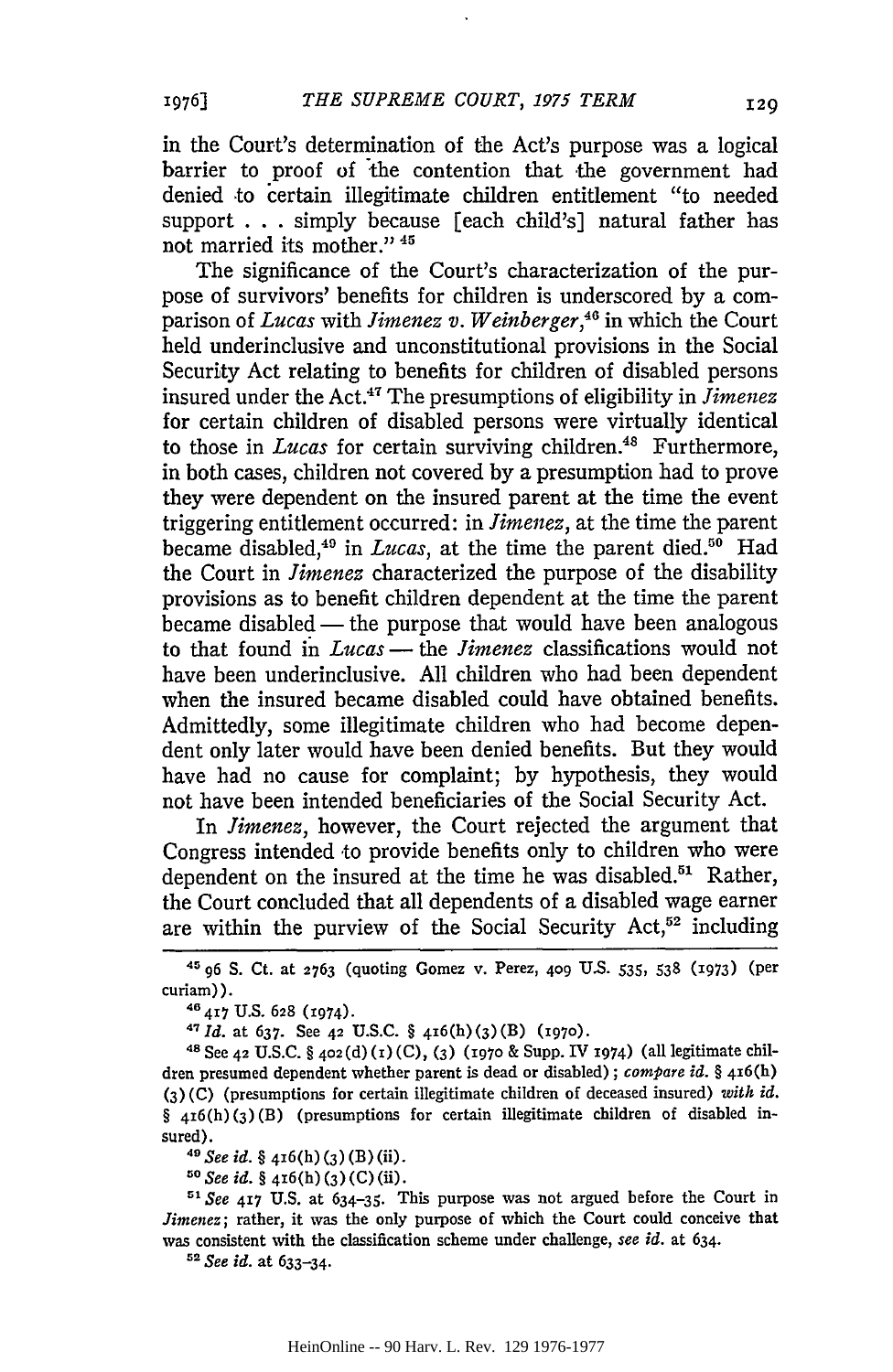illegitimate children not dependent at the time of disability who later became dependent.<sup>53</sup>

The Court's acceptance in *Lucas* of a narrow legislative purpose analogous to that which it had rejected in *Jimenez* cannot be explained by differences in the language of the provisions contested in these cases;  $54$  the operative terms were entirely parallel.<sup>55</sup> Nor can it be explained by a difference in legislative history. Sources cited in *Lucas* as consistent with a narrow purpose were equally applicable to the sections of the Social Security Act challenged in *Jimenez.56*

Instead, the Court's opinions in *Jimenez* and *Lucas* indicate that it will usually defer to the Government's choice of purpose.<sup>57</sup> In *Lucas,* the Court accepted *"at* face value" the purpose that the Government had put forth and "authenticate[d] . . . by reference to the explicit language of the Act  $\dots$  and by reference to legislative history . . . .<sup>"58</sup> Similarly, in *Jimenez*, the Court adopted as the primary purpose of disability benefits a position that had been consistently argued by the Government.<sup>50</sup> Nevertheless, the Court's deference to the Government's articulation of purpose is not total. In *Jimenez,* the children won because the Court decided that the statute was inconsistent with the secondary purpose proffered by the Government, the prevention of spurious

*See* p. **129** & note 48 *supra.*

**<sup>56</sup>**The *Lucas* Court cited excerpts from two congressional reports in support of its choice of purpose. The first was House-Senate Conference Report on the <sup>1965</sup>Amendments to the Social Security Act, **iii** CONG. REC. **18383, 18387 (i965),** cited *at* **96** S. Ct. at 2763 n.i4. In *Jimenez,* the Court had apparently relied on this passage for the broad purpose there adopted, see 417 U.S. at 634 n.3. But in *Lucas*, it characterized the same passage as only a "partial description of the actual effect" of the presumptions of dependency, see **96** S. Ct. at 2764 n.14.

The second, S. **REP.** No. 404, 89th Cong., 1st Sess. **3io** (1965), *cited at* 96 **S.** Ct. at 2763, is equally applicable to the *Jimenez* situation, but was not cited in the *Jimenez* opinion. Expanding on the Court's reproduction of the passage, it reads: "[the program] is intended to provide benefits to replace the support lost by a child when his father *retires, dies, or becomes disabled."* (emphasis added).

<sup>57</sup> Even the *Lucas* dissenters accepted the Government's interpretation of the purpose of survivors' benefits for children. *See* 96 **S.** Ct. at **2768** (Stevens, **J.,** dissenting).

*<sup>5</sup> s* Id. at **2763.** *<sup>59</sup> See* 417 U.S. at 633-34.

*<sup>&</sup>quot;' See id.* at 636.

**<sup>&</sup>quot;** The Court may have been predisposed to find a broad purpose in *Jimenez* because of the peculiar situation of the *Jimenez* petitioners. The Jimenez children had been born after their father became disabled; therefore, they could never prove they had been dependent at the time of disability. However, when they applied for children's benefits, they were living with their father, as they had all their lives. The Court may have thought it particularly unfair to construe a narrow purpose which would exclude some currently dependent children merely because they were born after their father became disabled.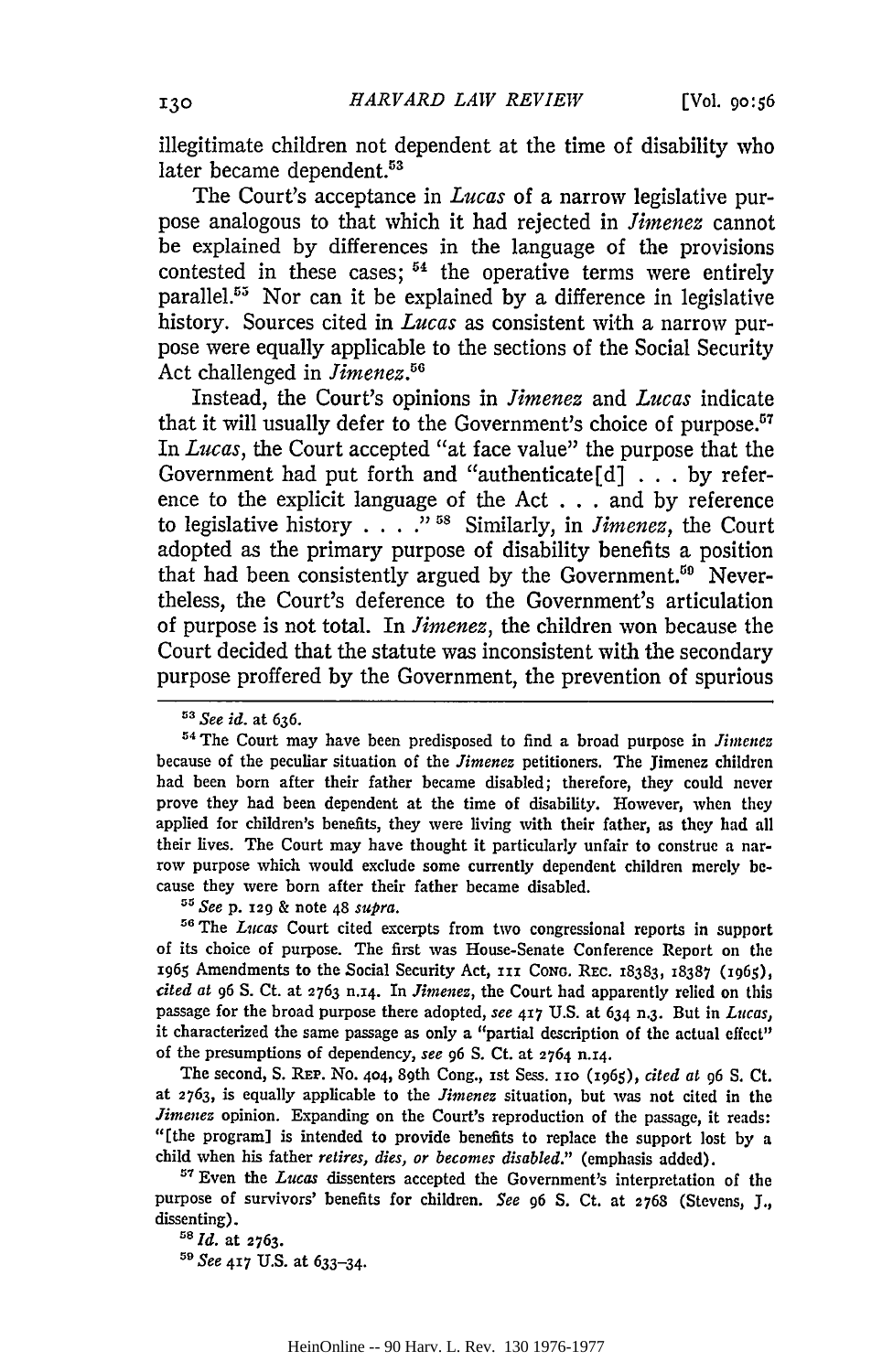claims."° Moreover, the *Lucas* Court suggested that its deference to the Government's position could be overcome by a sufficiently strong showing based on statutory structure or legislative his $torv.<sup>61</sup>$ 

Because the Government can always offer a rationale for a statute that will render it not underinclusive, subsequent judicial means-ends scrutiny is potentially circular. The outcome of equal protection analysis thus may turn on whether the factors are present which persuade the Court to abandon its deference to the Government.

Of course, a choice of purpose which eliminates potential underinclusiveness in a statutory classification may render the statute overinclusive. For instance, under the statute challenged in *Lucas,* most children who are not in fact dependent when their parents die nonetheless receive benefits because they qualify under one of the statutory presumptions of entitlement. $62$  The Court made it clear that such overinclusiveness did not, in itself, require that the scheme be found constitutionally defective.<sup>63</sup> Yet While the issue was nominally the degree to which each of the presumptions employed accurately identified dependent children, <sup>64</sup> the Court was in fact satisfied with being able to articulate a conclusory rationale for each presumption.<sup>65</sup>

The Court explained that its abbreviated inquiry was prompted by deference to Congress, which had "tailored [the] statutory classifications in accordance with its calculations of the likelihood of actual dependency." **66** Yet it is clear that at least the classification regarding ability to inherit under intestacy laws was never intended by Congress to be an indication of dependency. Read literally, the Social Security Act does not presume illegitimate intestate heirs dependent. Rather, the Court itself found it necessary to interpret the Act that way to avoid an anomaly that might have been created by other provisions relating to illegitimates.67 Therefore, the classifications in *Lucas* were not

*<sup>4</sup>See id.*

**G"** *See id.* at **2766 (quoting Norton v. Weinberger, 364 F. Supp. i17, 1128 (D. Md. 1973)).**

**66 96 S. Ct. at 2767.**

**67 Under** a **literal reading of the statute, illegitimate intestate heirs are merely potentially eligible for benefits; they** must **prove dependence. 42 U.S.C.** § **416(h)** (2) **(A) (197o) includes illegitimate intestate heirs within the definition of "child of an insured," the broadest class of potential recipients, but nowhere in the statute are these children automatically presumed legitimate or dependent. For many years, this was the only provision concerning illegitimate children. Thus, no illegit-**

**<sup>60</sup>***See id.* at 634.

**<sup>6&#</sup>x27;** *See* 96 **S. Ct.** at **2763 n.14.**

<sup>12</sup>*See* **pp.** X23-24 *supra.*

*<sup>&</sup>quot; See* **96 S.** Ct. at 2764.